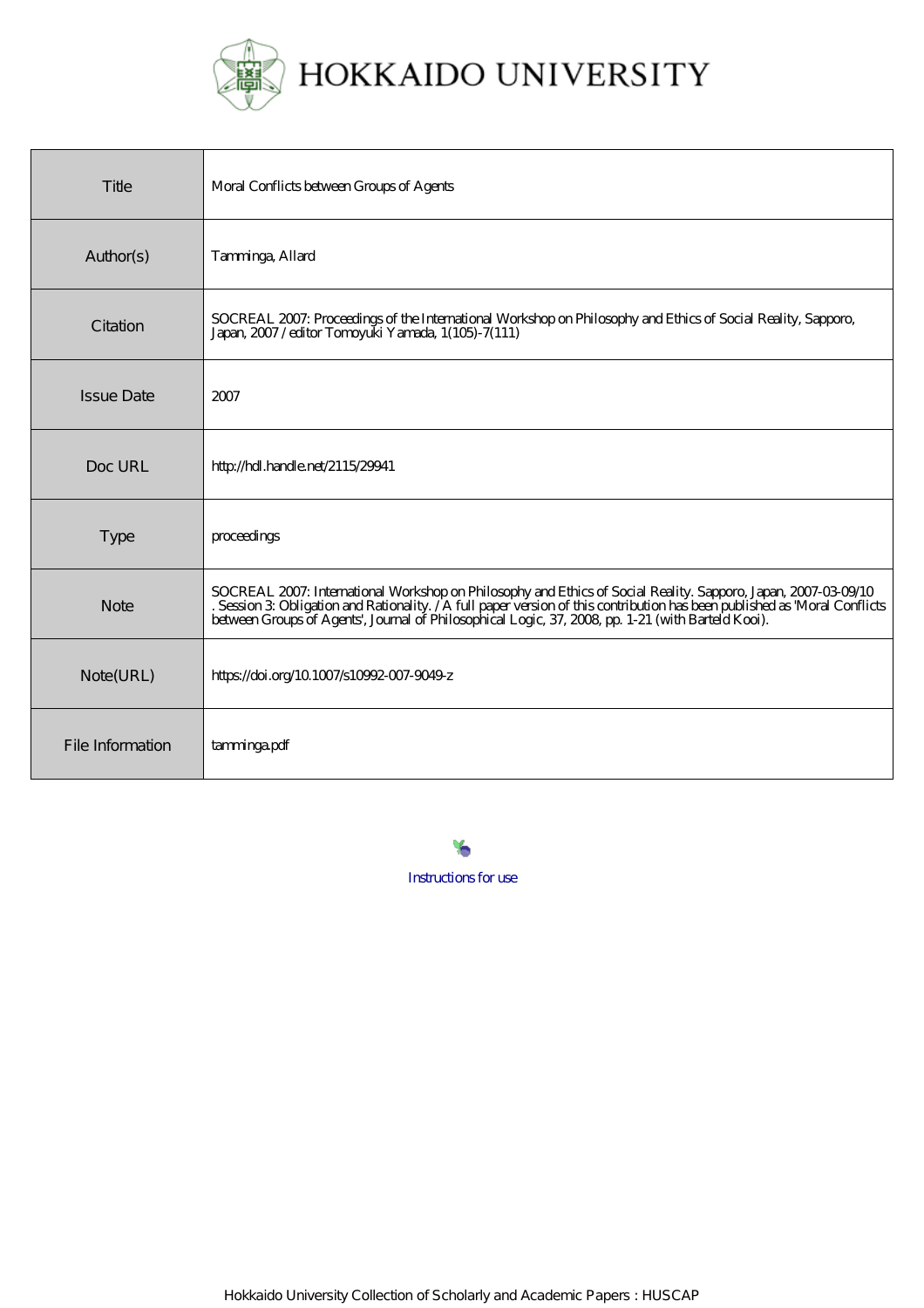# Moral Conflicts between Groups of Agents

Allard Tamminga<sup>∗</sup>

SOCREAL 2007 Hokkaido University March 10, 2007

## **1 Introduction**

Two groups of agents,  $G_1$  and  $G_2$ , face a *moral conflict* if  $G_1$  has a moral obligation and  $\mathcal{G}_2$  has a moral obligation, such that these obligations cannot both be fulfilled.

[B]efore we consider what actions are good or bad, right or wrong, it is proper to consider first what is meant by, and what not, (..) the expression 'doing an action' or 'doing something' (Austin 1957, p. 178)

In our analysis of moral conflicts between groups of agents, we adopt Austin's suggestion. On the basis of the well established *stit* logics of agency developed by Nuel Belnap and others, $<sup>1</sup>$  we present a consequentialist system of multi-agent</sup> deontic logic, which is a generalization of John Horty's utilitarian deontic logic.<sup>2</sup>

- $\Diamond \phi$  'It is possible that  $\phi'$
- $[\mathcal{G}]\phi$  'Group  $\mathcal G$  of agents sees to it that  $\phi'$ '
- $\odot_{G}^{F}\phi$ 'In the interest of group  $\mathcal F$  of agents, group  $\mathcal G$  of agents ought to see to it that  $\phi'$

Two groups of agents,  $G_1$  and  $G_2$ , face a *basic moral conflict* if and only if there is a formula  $\phi$ , such that both  $\odot_{G_1}^{\mathcal{F}_1}$  $\frac{\mathcal{F}_1}{\mathcal{G}_1} \phi$  and  $\odot_{\mathcal{G}_2}^{\mathcal{F}_2}$  $\mathcal{G}_2^2$   $\neg \phi$  are true.

<sup>∗</sup>Department of Theoretical Philosophy, Faculty of Philosophy, University of Groningen, Oude Boteringestraat 52, 9712 GL Groningen, The Netherlands. E-mail: A.M.Tamminga@rug.nl. Joint work with Barteld Kooi.

<sup>&</sup>lt;sup>1</sup>N. Belnap, M. Perloff & M. Xu (2001). *Facing the Future. Agents and Choices in Our Indeterminist World*. New York: Oxford University Press.

<sup>2</sup> J. Horty (2001). *Agency and Deontic Logic*. New York: Oxford University Press.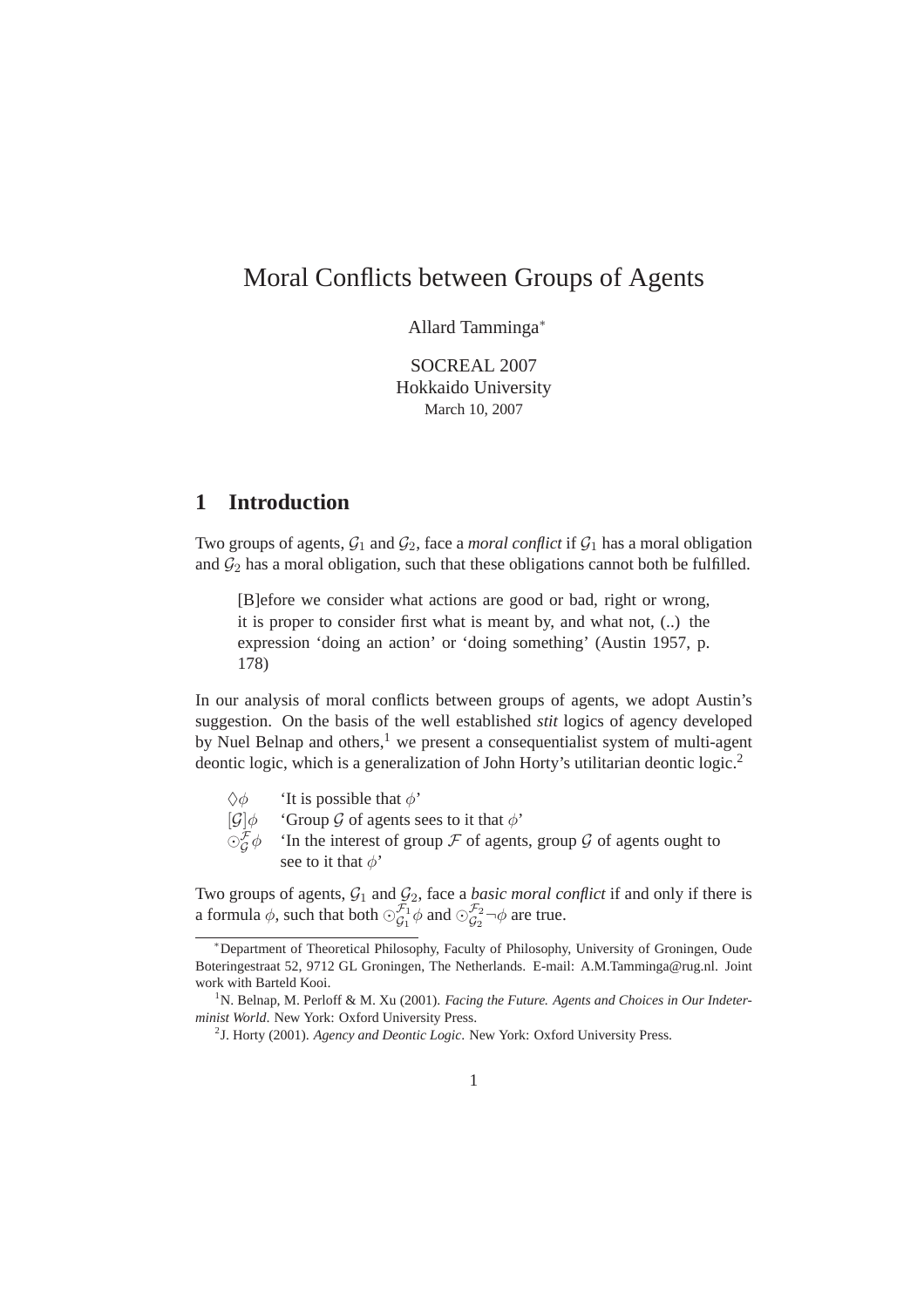### **2 Language and Semantics**

We use a modal language  $\mathfrak L$  built from a countable set  $\mathfrak P = \{p_1, p_2, \ldots\}$  of atomic propositions and a finite set  $A = \{a_1, \ldots, a_n\}$  of individual agents.  $\mathfrak L$  is the smallest set (in terms of set-theoretical inclusion) satisfying the conditions (i) through (v):

- (i)  $\mathfrak{P} \subset \mathfrak{L}$
- (ii) If  $\phi \in \mathfrak{L}$  and  $\psi \in \mathfrak{L}$ , then  $(\phi \land \psi) \in \mathfrak{L}$  and  $(\phi \rightarrow \psi) \in \mathfrak{L}$
- (iii) If  $\phi \in \mathfrak{L}$ , then  $\neg \phi \in \mathfrak{L}$  and  $\Diamond \phi \in \mathfrak{L}$
- (iv) If  $\phi \in \mathfrak{L}$  and  $\mathcal{G} \subseteq A$ , then  $[\mathcal{G}]\phi \in \mathfrak{L}$
- (v) If  $\phi \in \mathfrak{L}$  and  $\mathcal{F} \subseteq A$  and  $\mathcal{G} \subseteq A$ , then  $\odot_{\mathcal{G}}^{\mathcal{F}} \phi \in \mathfrak{L}$ .

#### **2.1 Consequentialist Models**

**Definition 1** A *consequentialist model*  $\mathfrak{M}$  is an ordered pair  $\langle \mathfrak{S}, \mathfrak{I} \rangle$ , where  $\mathfrak{S}$  is a choice structure and  $\mathfrak I$  an interpretation.

### **2.2 Choice Structures**

**Definition 2** A *choice structure*  $\mathfrak{S}$  is a triple  $\langle W, A, Choice \rangle$ , where W is a nonempty set of possible worlds, A a finite set of agents, and *Choice* a choice function.

#### **2.2.1 Choice functions**

Given a non-empty set  $W$  of possible worlds and a finite set  $A$  of individual agents, we define choice sets of individual agents by a choice function from individual agents to sets of sets of possible worlds, *i.e.*, *Choice* :  $A \mapsto \wp(\wp(W))$ , meeting the conditions that (1) for each individual agent  $a$  in  $A$  it holds that  $Choice(a)$  is a partition of  $W$ , and (2) for each selection function s assigning to each individual agent a in A a set of possible worlds  $s(a)$  such that  $s(a) \in Choice(a)$  it holds that  $\bigcap_{a \in A} s(a)$  is non-empty.

Given a choice function *Choice* from individual agents to sets of sets of possible worlds and given the corresponding set Select of selection functions s assigning to each individual agent a in A an option  $s(a)$  in  $Choice(a)$ , we define

$$
Choice(\mathcal{G}) = \{ \bigcap_{a \in \mathcal{G}} s(a) : s \in Select \},
$$

if G is non-empty. Otherwise,  $Choice(\mathcal{G}) = \{W\}.$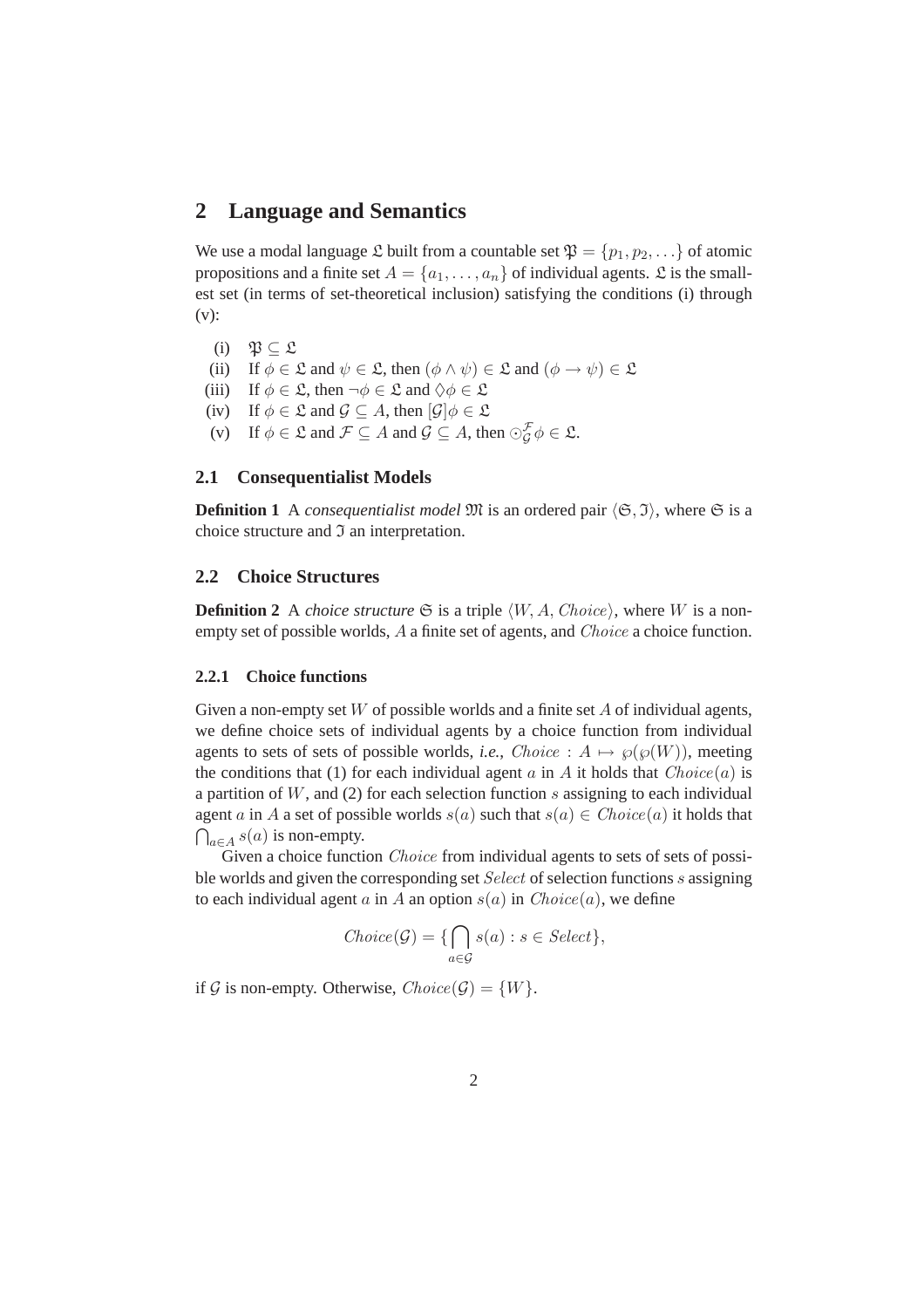#### **2.2.2** G**-choice equivalence of worlds**

In choosing an option K from  $Choice(G)$ , the group G of agents restricts the total set of possible worlds to the possible worlds in the set  $K$ . A formula of the form  $[\mathcal{G}]\phi$ , informally interpreted as 'Group G of agents sees to it that  $\phi$ ', is true in a world w if and only if  $\phi$  is true in all possible worlds that are elements of the option of  $G$  that contains  $w$ . Or, equivalently, if and only if for all possible worlds w' that are *G*-choice equivalent to world w it holds that  $\phi$  is true in world w'.

**Definition 3 (G-Choice Equivalence)** Let  $\mathfrak{S} (= \langle W, A, Choice \rangle)$  be a choice structure. Let  $\mathcal{G} \subseteq A$ . Let  $w, w' \in W$ . Then  $w \sim_{\mathcal{G}} w'$  (w and  $w'$  are  $\mathcal{G}\text{-choice}$ ) *equivalent*) is defined to be:

 $w \sim_{\mathcal{G}} w'$  iff for all  $K \in Choice(\mathcal{G})$  with  $w \in K$  it holds that  $w' \in K$ .

#### **2.3 Interpretations**

**Definition 4** An *interpretation*  $\Im$  is an ordered pair  $\langle Utility, V \rangle$ , where Utility is a utility function and V a valuation function.

#### **2.3.1 Utility functions**

We assume that individual utilities are given by a utility function from ordered pairs consisting of an individual agent and a possible world to the real numbers between  $-5$  and 5, *i.e.*, Utility :  $A \times W \mapsto [-5, 5]$ .

The group utility a group  $\mathcal F$  of agents assigns to a possible world w is defined as the arithmetical mean of the individual utilities the individual agents in  $\mathcal F$  assign to w:

$$
Utility(\mathcal{F}, w) = \frac{1}{|\mathcal{F}|} \sum_{a \in \mathcal{F}} Utility(a, w),
$$

if F is non-empty. Otherwise,  $Utility(\mathcal{F}, w) = 0$ .

#### **2.3.2**  $\mathcal{F}\text{-dominance between } \mathcal{G}\text{'s options}$

Roughly, a formula of the form  $\odot_{\mathcal{G}}^{\mathcal{F}} \phi$ , informally interpreted as 'In the interest of group F of agents, group G of agents ought to see to it that  $\phi'$ , is true in a world w if and only if for all options K in  $Choice(\mathcal{G})$  that do not ensure  $\phi$  there is a strictly F-better option K' in  $Choice(G)$  such that (1) option K' ensures  $\phi$ , and (2) all options  $K''$  that are at least as  $\mathcal{F}\text{-good}$  as  $K'$  also ensure  $\phi$ . We interpret "F-betterness" decision-theoretically.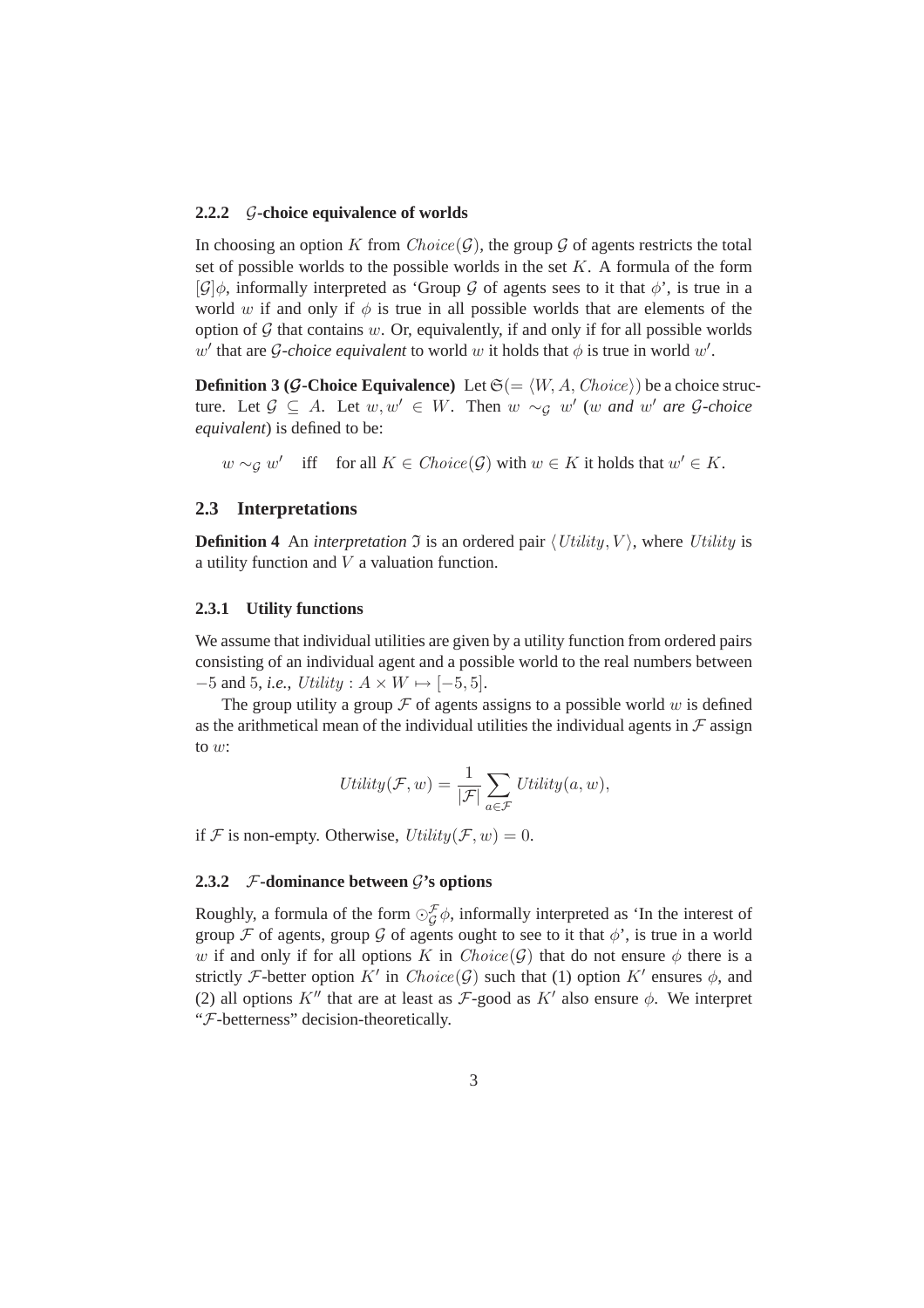When a group  $G$  performs a collective action by choosing an option  $K$  from  $Choice(\mathcal{G})$ , it constrains the set W of possible worlds to that set K of possible worlds. It may be, however, that the agents who are not members of  $G$  (and who therefore are members of the group  $A - \mathcal{G}$ ) perform a collective action by choosing an option S from  $Choice(A - G)$ , thereby constraining the set K to the set of possible worlds  $K \cap S$ . Hence, G usually will not be able to fully determine the outcome of its collective actions, since the final outcome also depends on the actions of agents in  $A - \mathcal{G}$ . Nevertheless, we can define an  $\mathcal{F}$ -dominance relation over  $\mathcal{G}'$ 's options. If K and K' both are in  $Choice(\mathcal{G})$ , then, intuitively, K weakly  $\mathcal F$ -dominates  $K'$  if and only if option  $K$  promotes the utility of group  $\mathcal F$  at least as well as option K', regardless of the collective action of the agents in  $A - \mathcal{G}$ .

**Definition 5 (***F***-Dominance**) Let  $\mathfrak{M} = \langle \mathfrak{S}, \mathfrak{I} \rangle$  be a consequentialist model. Let  $\mathcal{F}, \mathcal{G} \subseteq A$  and let  $K, K' \in Choice(\mathcal{G})$ . Then  $K \succeq_{\mathcal{G}}^{\mathcal{F}} K'$  (*K* weakly *F*-dominates  $K'$  *for*  $\mathcal{G}$ *)* is defined to be:

$$
K \succeq_{\mathcal{G}}^{\mathcal{F}} K'
$$
 iff for all  $S \in Choice(A - \mathcal{G})$  and for all  $w, w' \in W$   
it holds that if  $w \in K \cap S$  and  $w' \in K' \cap S$ , then  

$$
Utility(\mathcal{F}, w) \geq Utility(\mathcal{F}, w').
$$

As usual,  $K \succ_{\mathcal{G}}^{\mathcal{F}} K'$  (*K strongly F-dominates*  $K'$  *for*  $\mathcal{G}$ ) if and only if  $K \succeq_{\mathcal{G}}^{\mathcal{F}} K'$ and  $K' \not\succeq_{\mathcal{G}}^{\mathcal{F}} K$ .

#### **2.4 Semantics**

**Definition 6 (Semantical Rules)** Let  $\mathfrak{M} = \langle \mathfrak{S}, \mathfrak{I} \rangle$  be a consequentialist model. Let  $w \in W$  and let  $\phi, \psi \in \mathfrak{L}$ . Then

| (i)   | $\mathfrak{M}, w \models p$                                  |     | iff $V(p, w) = \text{TRUE},$<br>if $p \in \mathfrak{P}$                                              |
|-------|--------------------------------------------------------------|-----|------------------------------------------------------------------------------------------------------|
| (ii)  | $\mathfrak{M}, w \models \neg \phi$                          |     | iff $\mathfrak{M}, w \not\models \phi$                                                               |
| (iii) | $\mathfrak{M}, w \models \phi \land \psi$                    |     | iff $\mathfrak{M}, w \models \phi$ and $\mathfrak{M}, w \models \psi$                                |
| (iv)  | $\mathfrak{M}, w \models \phi \rightarrow \psi$              | iff | $\mathfrak{M}, w \not\models \phi \text{ and/or } \mathfrak{M}, w \models \psi$                      |
| (v)   | $\mathfrak{M}, w \models \Diamond \phi$                      |     | iff there is a w' in W such that $\mathfrak{M}, w' \models \phi$                                     |
|       | (vi) $\mathfrak{M}, w \models [\mathcal{G}]\phi$             |     | iff for all w' in W with $w \sim_{\mathcal{G}} w'$ it holds that                                     |
|       |                                                              |     | $\mathfrak{M}, w' \models \phi$                                                                      |
|       | (vii) $\mathfrak{M}, w \models \odot_{G}^{\mathcal{F}} \phi$ |     | iff for all K in $Choice(\mathcal{G})$ with $K \nsubseteq \llbracket \phi \rrbracket_{\mathfrak{M}}$ |
|       |                                                              |     | there is a K' in $Choice(G)$ with $K' \subseteq \llbracket \phi \rrbracket_{\mathfrak{M}}$           |
|       |                                                              |     | such that (1) $K' \succ_{G}^{\mathcal{F}} K$ , and (2) for all $K''$                                 |
|       |                                                              |     | in <i>Choice</i> ( $G$ ) with $K'' \succeq_G^{\mathcal{F}} K'$ it holds that                         |
|       |                                                              |     | $K'' \subseteq \llbracket \phi \rrbracket_{\mathfrak{M}}.$                                           |

We introduce the following notational conventions: Given a model  $\mathfrak{M}$ , we write  $\mathfrak{M} \models \phi$ , if for all worlds w in W it holds that  $\mathfrak{M}, w \models \phi$ . We write  $\models \phi$ , if for all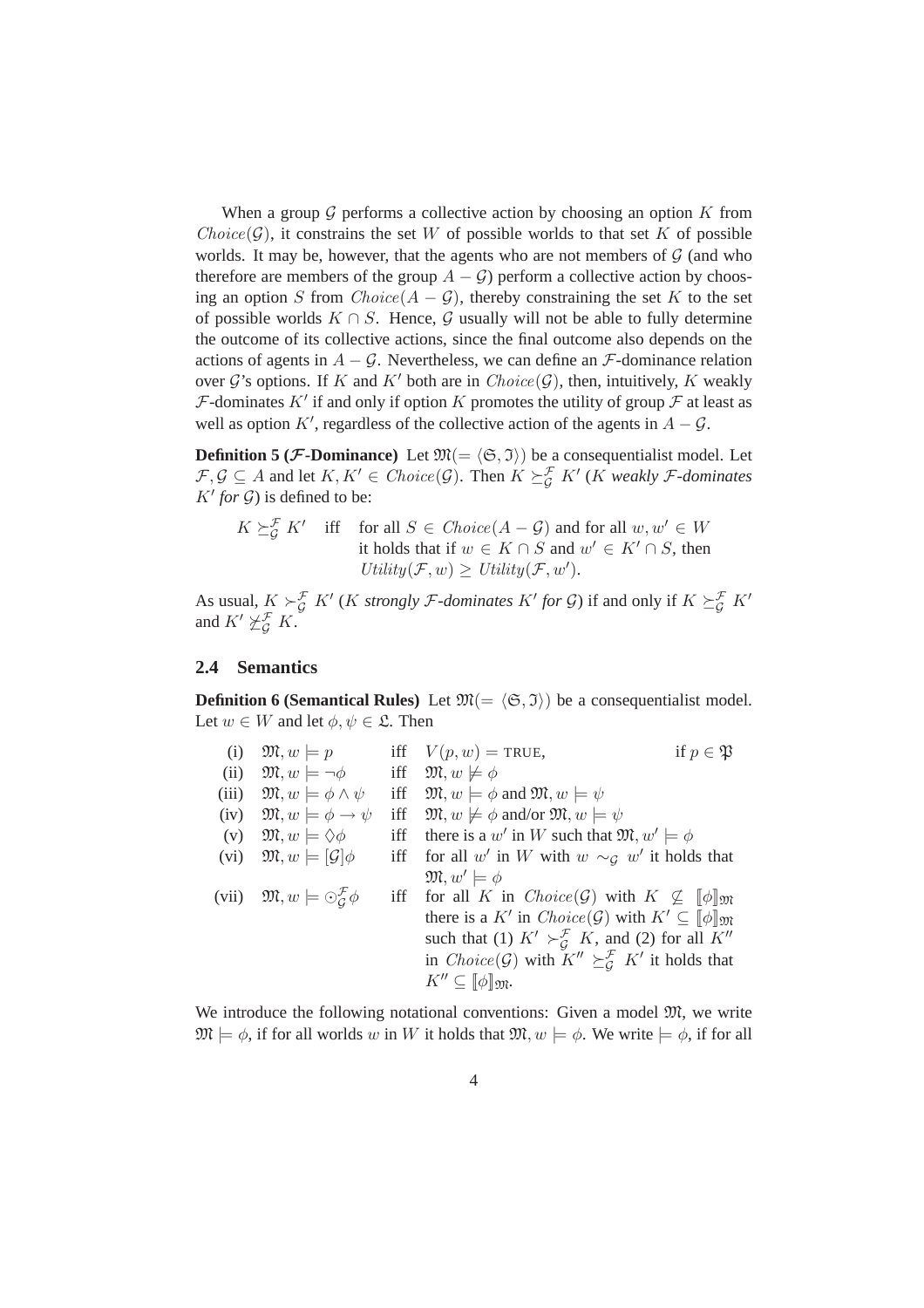models  $\mathfrak{M}$  it holds that  $\mathfrak{M} \models \phi$ . Given a choice structure  $\mathfrak{S}$ , we write  $\mathfrak{S} \models \phi$ , if for all interpretations  $\Im$  of  $\Im$  it holds that  $\langle \Im, \Im \rangle \models \phi$ .

#### **Lemma 1** Let  $\phi, \psi \in \mathcal{L}$ . Then

- (i)  $\models \bigcirc_{\mathcal{G}}^{\mathcal{F}} \phi \rightarrow \Diamond[\mathcal{G}]\phi$  ('ought' implies 'can')
- (ii) If  $\models \phi \leftrightarrow \psi$ , then  $\models \bigcirc_{\mathcal{G}}^{\mathcal{F}} \phi \leftrightarrow \bigcirc_{\mathcal{G}}^{\mathcal{F}} \psi$
- (iii) If  $\models \phi$ , then  $\models \bigcirc_{\mathcal{G}}^{\mathcal{F}} \phi$
- (iv)  $\models \odot_{\mathcal{G}}^{\mathcal{F}}(\phi \wedge \psi) \rightarrow \odot_{\mathcal{G}}^{\mathcal{F}}\phi \wedge \odot_{\mathcal{G}}^{\mathcal{F}}\psi$ (v)  $\models \odot_{\mathcal{G}}^{\mathcal{F}} \phi \land \odot_{\mathcal{G}}^{\mathcal{F}} \psi \rightarrow \odot_{\mathcal{G}}^{\mathcal{F}}$

(deontic agglomeration)

#### **2.4.1 An example: the Prisoner's Dilemma**

|               | Don't confess | Confess |
|---------------|---------------|---------|
| Don't confess | 3,3           | 0,4     |
| Confess       | 4.0           |         |

This payoff matrix can be translated into a consequentialist model  $\mathfrak{M} = \langle \mathfrak{S}, \mathfrak{I} \rangle$ . The choice structure  $\mathfrak S$  is given by  $W = \{w_1, w_2, w_3, w_4\}, A = \{a, b\}, Choice(a)$  $=\{\{w_1, w_2\}, \{w_3, w_4\}\}\$ , and  $Choice(b) = \{\{w_1, w_3\}, \{w_2, w_4\}\}\$ . The interpretation  $\Im$  is given by

$$
Utility(a, w_1) = 3
$$
  
\n
$$
Utility(a, w_2) = 0
$$
  
\n
$$
Utility(b, w_2) = 4
$$
  
\n
$$
Utility(a, w_3) = 4
$$
  
\n
$$
Utility(b, w_3) = 0
$$
  
\n
$$
Utility(a, w_4) = 1
$$
  
\n
$$
Utility(b, w_4) = 1,
$$

and  $V(p, w)$  = TRUE if and only if  $w \in \{w_3, w_4\}$ , and  $V(q, w)$  = TRUE if and only if  $w \in \{w_2, w_4\}$ . We read p as 'Agent a confesses' and q as 'Agent b confesses'.

Given  $\mathfrak{M}$ , it holds that

$$
\mathfrak{M} \models \odot_a^a p \land \odot_a^{a,b} \neg p \quad \text{ and } \quad \mathfrak{M} \models \odot_b^b q \land \odot_b^{a,b} \neg q
$$
  
\n
$$
\mathfrak{M} \models \odot_a^a p \land \odot_{a,b}^{a,b} \neg p \quad \text{ and } \quad \mathfrak{M} \models \odot_b^b q \land \odot_{a,b}^{a,b} \neg q
$$
  
\n
$$
\mathfrak{M} \not\models \odot_a^{a,b} (\neg p \land \neg q) \quad \text{ and } \quad \mathfrak{M} \not\models \odot_b^{a,b} (\neg p \land \neg q).
$$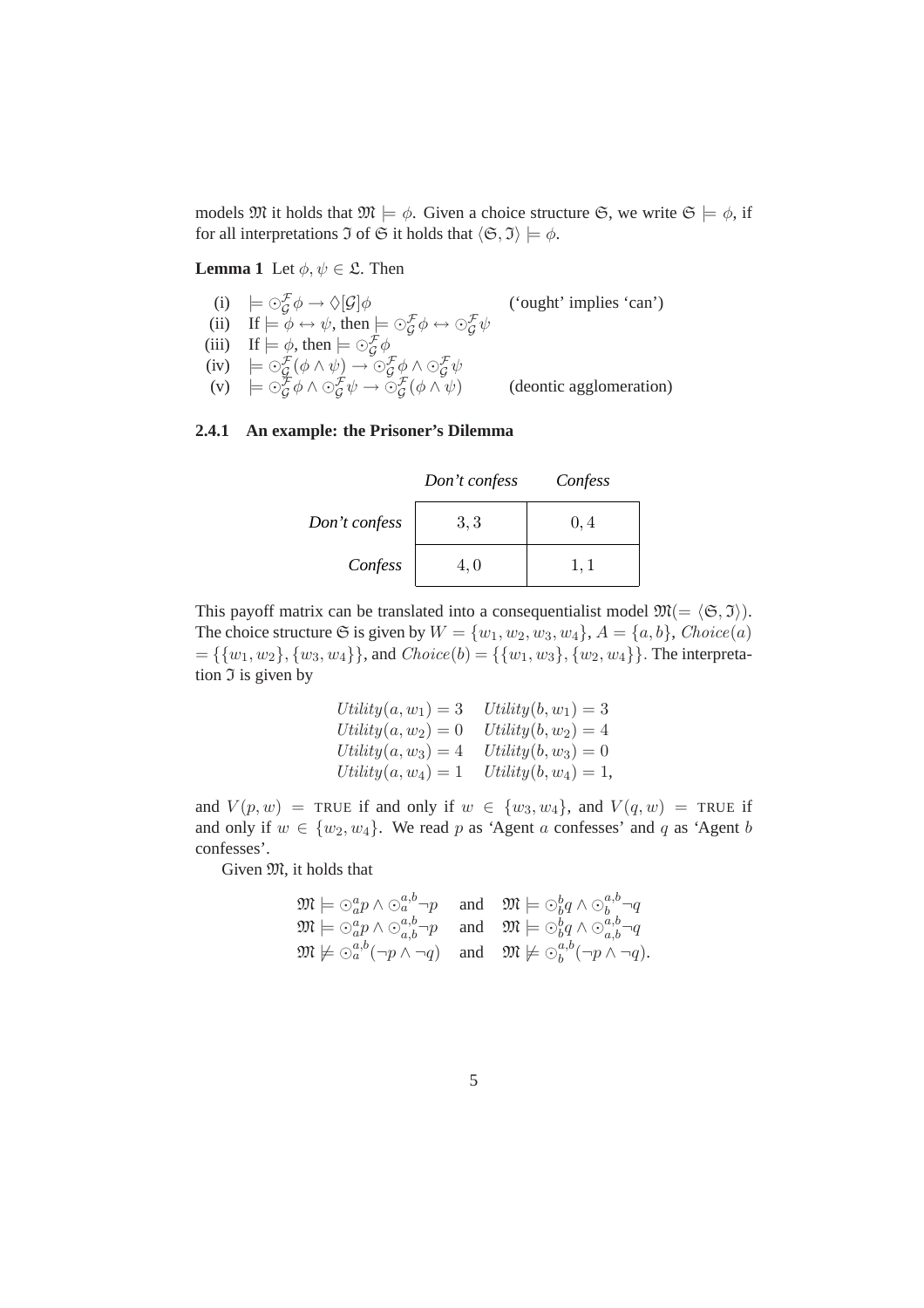## **3 Two Characterizations of Moral Conflicts**

**Definition 7 (Characterization)** Let C a class of choice structures and let  $\phi \in \mathcal{L}$ . Then  $\phi$  *characterizes*  $\mathfrak{C}$ , if for all choice structures  $\mathfrak{S}$  it holds that  $\mathfrak{S} \in \mathfrak{C}$  if and only if  $\mathfrak{S} \models \phi$ .

## **3.1** Moral Conflicts of Type  $\odot_g^{\mathcal{F}_1} p \wedge \odot_g^{\mathcal{F}_2} \neg p$

A moral conflict of type  $\odot_G^{\mathcal{F}_1}$  $\mathcal{F}_g^{\Gamma_1} p \wedge \odot_g^{\mathcal{F}_2} \neg p$  might occur in a choice structure  $\mathfrak{S}$  if and only if there are groups  $\mathcal{F}_1, \mathcal{F}_2, \mathcal{G}$  of agents in  $\mathfrak{S}$  such that  $\mathcal{F}_1$  is non-empty,  $\mathcal{F}_2$  is non-empty,  $\mathcal{F}_1$  and  $\mathcal{F}_2$  are not identical, and  $\mathcal G$  has at least two non-identical options for acting:

**Theorem 1** Let  $\mathfrak C$  be the class of choice structures  $\mathfrak S$  such that for all  $\mathcal F_1, \mathcal F_2, \mathcal G \subseteq$ A it holds that  $\mathcal{F}_1 = \emptyset$  or  $\mathcal{F}_2 = \emptyset$  or  $\mathcal{F}_1 = \mathcal{F}_2$  or  $Choice(\mathcal{G}) = \{W\}$ . Let  $p \in \mathfrak{P}$ . Then

$$
\bigwedge_{\mathcal{F}_1,\mathcal{F}_2,\mathcal{G}\subseteq A}\neg(\odot_{\mathcal{G}}^{\mathcal{F}_1}p\land\odot_{\mathcal{G}}^{\mathcal{F}_2}\neg p)\text{ characterizes }\mathfrak{C}.
$$

## **3.2** Moral Conflicts of Type  $\odot_{\mathcal{G}_1}^{\mathcal{F}} p \wedge \odot_{\mathcal{G}_2}^{\mathcal{F}} \neg p$

A moral conflict of type  $\odot_{G_1}^{\mathcal{F}} p \wedge \odot_{G_2}^{\mathcal{F}} \neg p$  might occur in a choice structure  $\mathfrak{S}$  if and only if there are groups  $\mathcal{F}, \mathcal{G}_1, \tilde{\mathcal{G}}_2$  of agents in  $\mathfrak{S}$  such that  $\mathcal F$  is non-empty,  $\mathcal{G}_1 - \mathcal{G}_2$  has at least two non-identical options for acting,  $\mathcal{G}_2 - \mathcal{G}_1$  has at least two non-identical options for acting, and  $\mathcal{G}_1 \cap \mathcal{G}_2$  has at least two non-identical options for acting:

**Theorem 2** Let  $\mathfrak{C}'$  be the class of choice structures  $\mathfrak{S}$  such that for all  $\mathcal{F}, \mathcal{G}_1, \mathcal{G}_2 \subseteq$ A it holds that  $\mathcal{F} = \emptyset$  or  $Choice(\mathcal{G}_1 - \mathcal{G}_2) = \{W\}$  or  $Choice(\mathcal{G}_2 - \mathcal{G}_1) = \{W\}$ or  $Choice(\mathcal{G}_1 \cap \mathcal{G}_2) = \{W\}$ . Let  $p \in \mathfrak{P}$ . Then

$$
\bigwedge_{\mathcal{F},\mathcal{G}_1,\mathcal{G}_2 \subseteq A} \neg(\bigcirc_{\mathcal{G}_1}^{\mathcal{F}} p \land \bigcirc_{\mathcal{G}_2}^{\mathcal{F}} \neg p)
$$
 characterizes  $\mathfrak{C}'$ .

*Part of the proof:*  $(\Leftarrow)$  Suppose  $\mathfrak{S} \notin \mathfrak{C}'$ . Then there must be  $\mathcal{F}, \mathcal{G}_1, \mathcal{G}_2 \subseteq A$ such that  $\mathcal{F} \neq \emptyset$  and  $Choice(\mathcal{G}_1 - \mathcal{G}_2) \neq \{W\}$  and  $Choice(\mathcal{G}_2 - \mathcal{G}_1) \neq \{W\}$  and  $Choice(\mathcal{G}_1 \cap \mathcal{G}_2) \neq \{W\}$ . To prove that  $\mathfrak{S} \not\models \bigwedge_{\mathcal{F},\mathcal{G}_1,\mathcal{G}_2 \subseteq A} \neg(\bigcirc_{\mathcal{G}_1}^{\mathcal{F}} p \land \bigcirc_{\mathcal{G}_2}^{\mathcal{F}} \neg p)$ , it suffices to construct a model  $\mathfrak{M} = \langle \mathfrak{S}, \mathfrak{I} \rangle$  in which there is a w such that  $\mathfrak{M}, w \models$  $\odot_{G_1}^{\mathcal{F}} p \wedge \odot_{G_2}^{\mathcal{F}} \neg p$ . We conclude from the four properties that there are at least two non-identical options  $K_1$  and  $K_2$  in  $Choice(\mathcal{G}_1 - \mathcal{G}_2)$ , at least two non-identical options  $L_1$  and  $L_2$  in  $Choice(\mathcal{G}_2 - \mathcal{G}_1)$ , and at least two non-identical options